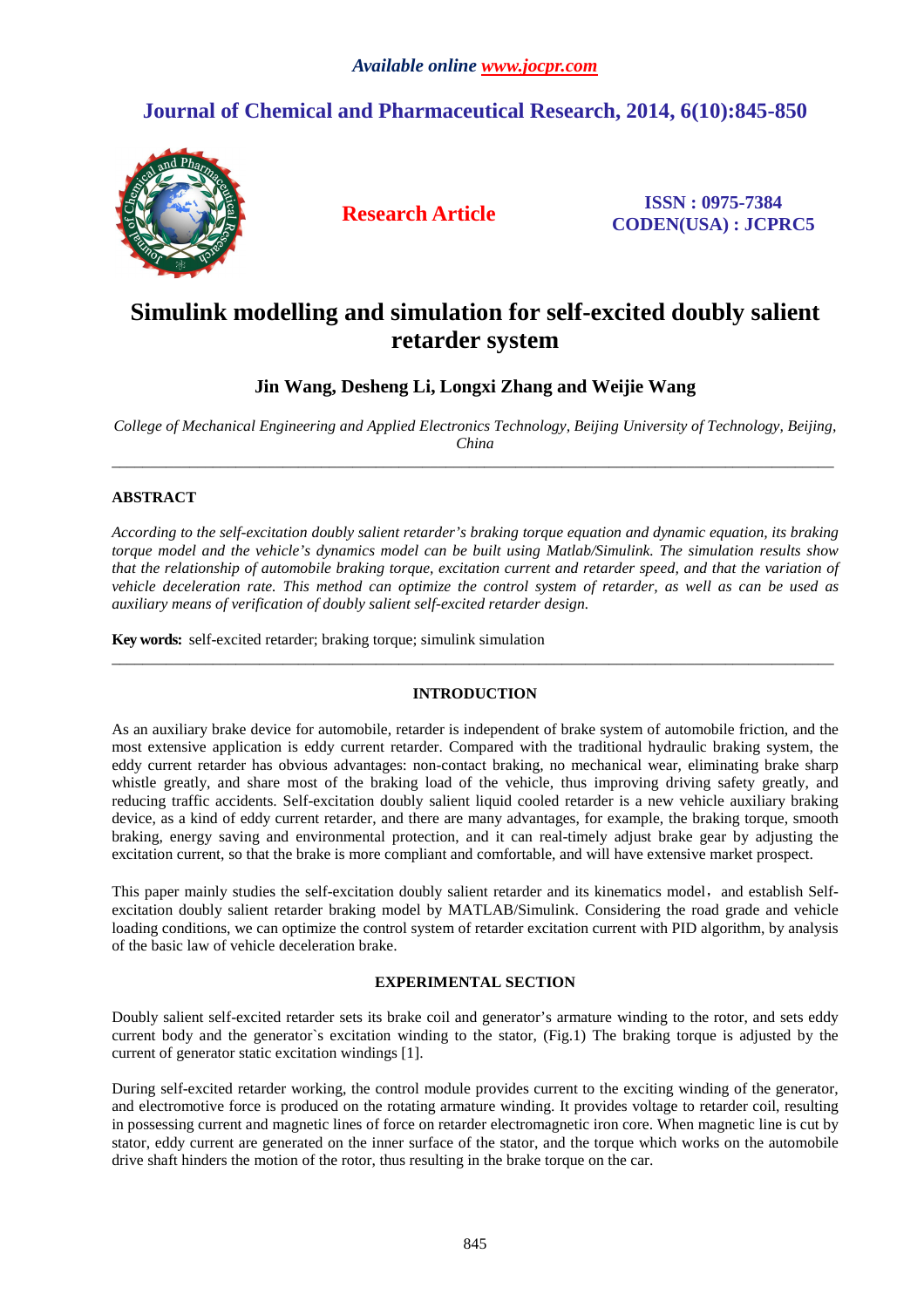

**Fig.1: Doubly salient self-excited retarder** 

To make sure doubly salient self-excited retard under a relatively low temperature, the heat on the stator passes the coolant pipes, circled with the engine cooling fluid. Control module to adjusts the excitation current retarder making different gears and excitation current by PWM, in order to achieve the continuously adjustment of the barking torque. When the retarder braking control module needn't to work, the module will cut off the excitation current loop, and retarder rotor won't possess the magnetic force line. The inner wall of the stator won't have eddy current and the braking torque either.

The total barking power of doubly salient self-excited retarder is comprised by the retarder barking power and the generator barking power, so the total barking power of doubly salient self-excited retarder is:

$$
P = \frac{3B^2 D^2 a^2 \omega^2 b \Delta h}{(a+b)\rho} + \frac{I^2 r + U_1 I_1}{\eta}
$$
 (1)

Type:B is the air gap magnetic induction intensity(T);D is the retarder stator inner radius(m);a is the equivalent length of retarder rotor electromagnetic iron core $(m)$ ; b is the equivalent width of retarder rotor electromagnetic iron core(m);  $\omega$  is the angular velocity of magnetic field variation(rad/s);  $\rho$  is the electrical resistivity of the rotor's iron core;h is eddy current effective depth; I is the excitation current input retarder power device(A); r is the reluctance constant generator's excitation windings( $\Omega$ );  $\eta$  is the rate of the effective use of the generator power;U1 is the value of the retarder generator's rated output voltage value (V);  $I_1$  is the value of the retarder generator's rated output current value (A).

We set that T as the barking torque of the retarder (N·m),  $\omega$  n as the rotor angular velocity (rad/s), and P=T $\times$  $\omega$  n, therefore,

$$
T = \frac{P}{\omega_n} = \frac{3B^2 D^2 a^2 N_p^2 \omega_n^2 b \Delta h}{(a+b)\rho \omega_n} + \frac{I^2 r + U_1 I_1}{\eta \omega_n}
$$
 (2)

$$
B = \frac{8(a+b)\rho\mu_0 NI}{16(a+b)\rho l_g + \sqrt{2K_e\mu_0 \Delta habD \omega}}
$$
(3)

$$
\Delta h = \sqrt{\frac{2}{\omega \mu \sigma}} = \sqrt{\frac{2\rho}{\omega \mu}}
$$
(4)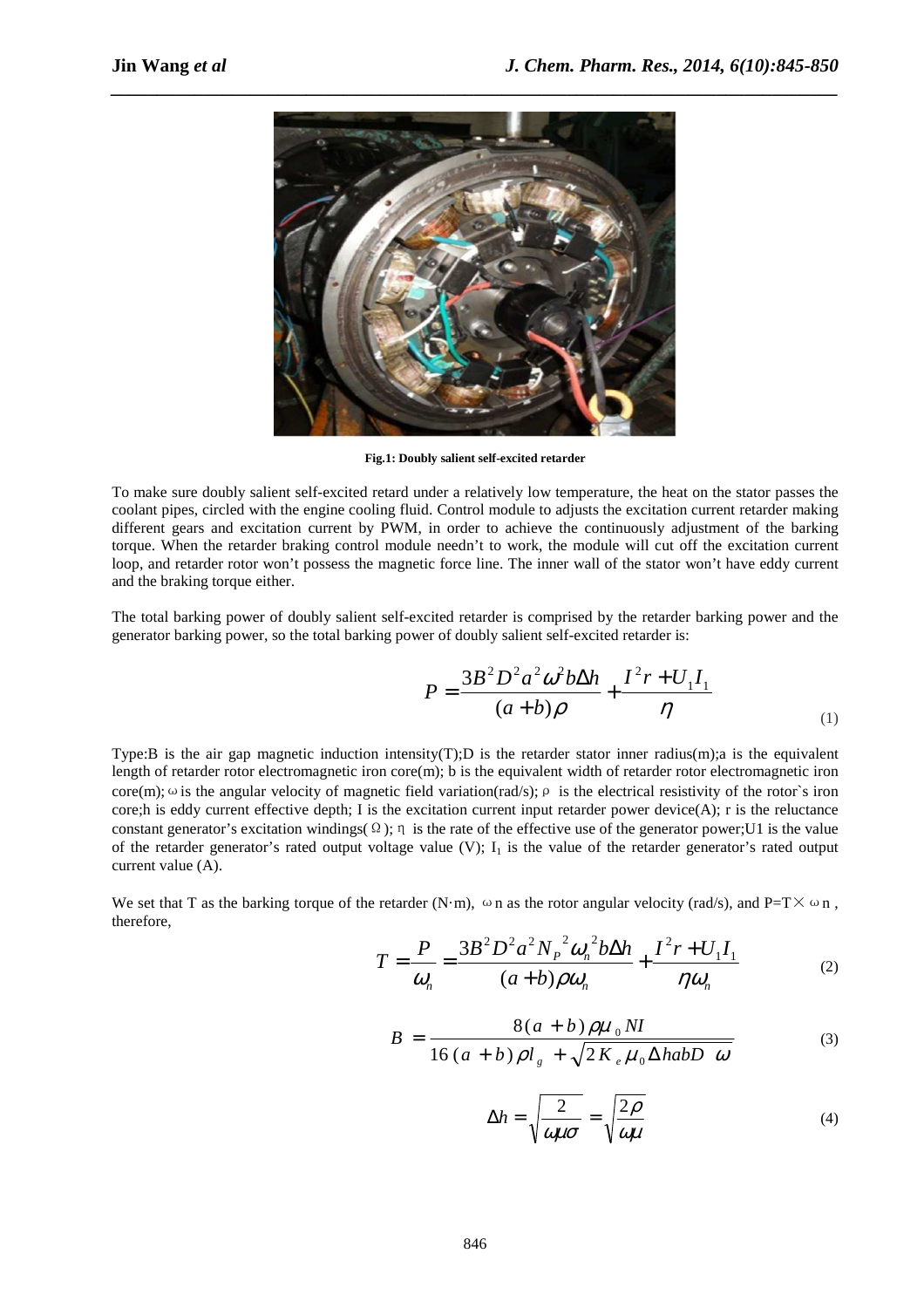Type: NP is the number of the magnetic pole pairs;  $\omega$  n is the retarder speed(rad/s),  $\omega = N_p \omega_n$ ;  $\sigma$  is the electrical 1

*\_\_\_\_\_\_\_\_\_\_\_\_\_\_\_\_\_\_\_\_\_\_\_\_\_\_\_\_\_\_\_\_\_\_\_\_\_\_\_\_\_\_\_\_\_\_\_\_\_\_\_\_\_\_\_\_\_\_\_\_\_\_\_\_\_\_\_\_\_\_\_\_\_\_\_\_\_\_*

conductivity of rotor $(s/m)$ ; ρ = ;  $\mu$  is the permeability of the rotor,  $\mu = \mu_r \mu_0$  (H/m),  $\mu_r$  is the relative permeability of rotor, μ0 is the vacuum permeability,  $\mu$  0=4 $\times$  π  $\times$  10-7 H/m; K is the conversion coefficient; N is the number of winding of a single excitation coil; lg is the length of the air gap (m).

From the (2), the calculated T is the maximum barking torque of the doubly salient self-excited retarder. Once the barking torque determined, we can calculate the value of I( the excitation current of the excitation winding of retarder power device), and also can determine the self-excitation retarder`s excitation current. So that the relationship among the self-excitation retarder excitation current, rotor speed and barking torque can be established.

Based on (2) to (3), we set the excitation current and the rotor speed as inputs, and the braking torque as output, the module of the air gap magnetic induction intensity B is set up by MATLAB/ Simulink [2], as shown in Fig.2.



**Fig.2: The module of air gap magnetic induction intensity B** 

After encapsulating the module of air gap magnetic induction intensity B, we can get the module of doubly salient self-excited retarder barking torque according to (2), as shown in Fig.3.



**Fig.3: The module of the doubly salient self-excited retarder braking torque** 

The module of movement

For the module of movement, this paper mainly considers the retarder`s braking performance at the condition that the way is downhill. When the vehicle is on the road of gradient of  $\theta$ , the driving force of the vehicle acceleration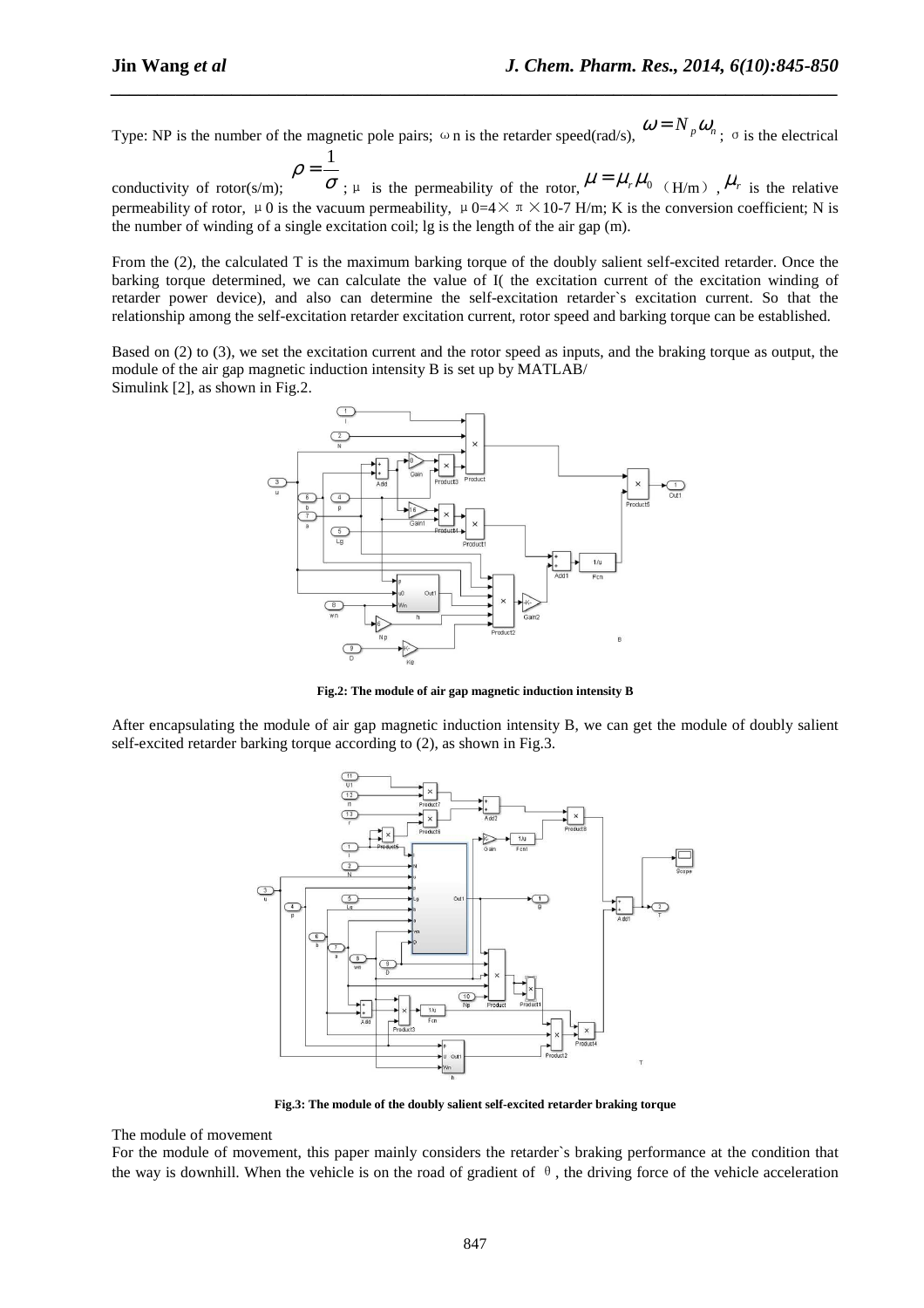is the force component of the gravity along the slope, usually called the ramp down  $(F_i)$ . When retarder is working, based on the vehicle's kinematics analysis, we can obtain the kinematics equation of vehicle.

*\_\_\_\_\_\_\_\_\_\_\_\_\_\_\_\_\_\_\_\_\_\_\_\_\_\_\_\_\_\_\_\_\_\_\_\_\_\_\_\_\_\_\_\_\_\_\_\_\_\_\_\_\_\_\_\_\_\_\_\_\_\_\_\_\_\_\_\_\_\_\_\_\_\_\_\_\_\_*

$$
F_d = F_i - F_f - F_w - F_R \tag{5}
$$

Type:  $F_d$  is inertia force when the deceleration of the vehicle (N);  $F_i$  is the automobile rolling resistance (N);  $F_w$ is the automotive air drag (N);  $F_R$  is the retarder instantaneous braking force (N).

 $F_w = Cv^2$ , that *C* is the wind resistance constant, *v* is the car's speed.  $F_f = mgf$ , that *m* is the quality of the car,  $g$  is the acceleration of gravity,  $f$  is the road resistance coefficient, so the braking force retarder is:

$$
\begin{cases}\nF_R = mg \sin \theta - mgf - Cv^2 - m\frac{dv}{dt} \\
F_R = \frac{T}{R} = \frac{3B^2D^2a^2N_P^2\omega_n^2b\Delta h}{(a+b)\rho\omega_nR} + \frac{I^2r + U_1I_1}{\eta\omega_nR}\n\end{cases} (6)
$$

According to (6), we can see the doubly salient self-excited retarder barking torque is not only associated with the performance of retarder itself, but also had a close relationship to the vehicle's quality. Under the effect of the barking torque (T) and the road slope( $\theta$ ), vehicle can change the speed and we can obtain the module of movement, according to the relationship, as shown in Fig. 4.



#### **Fig.4: The module of the vehicle movement**

Based on the value of current Id excitation coil, doubly salient self-excited retarder's controller divides barking gear. We can control it by the way of controlling of the value of generator stator excitation current. In this paper, using the PID control strategy, we can control the braking torque of retarding through adjusting the value of excitation current of self-excited retarder[3], and regulate the speed of the vehicle, as shown in Fig. 4.



**Fig.5: The module of controlled doubly salient self-excited retarder by PID simulation results and analysis** 

#### **RESULTS AND DISCUSSION**

It is obtained that the relationship between speed and barking torque, as shown in figure 6, through simulating the module of the doubly salient self-excited retarder barking torque. The equivalent length of the retarder rotor magnetic core is 100mm,and the equivalent width of the retarder rotor magnetic core is 30mm, and the inner radius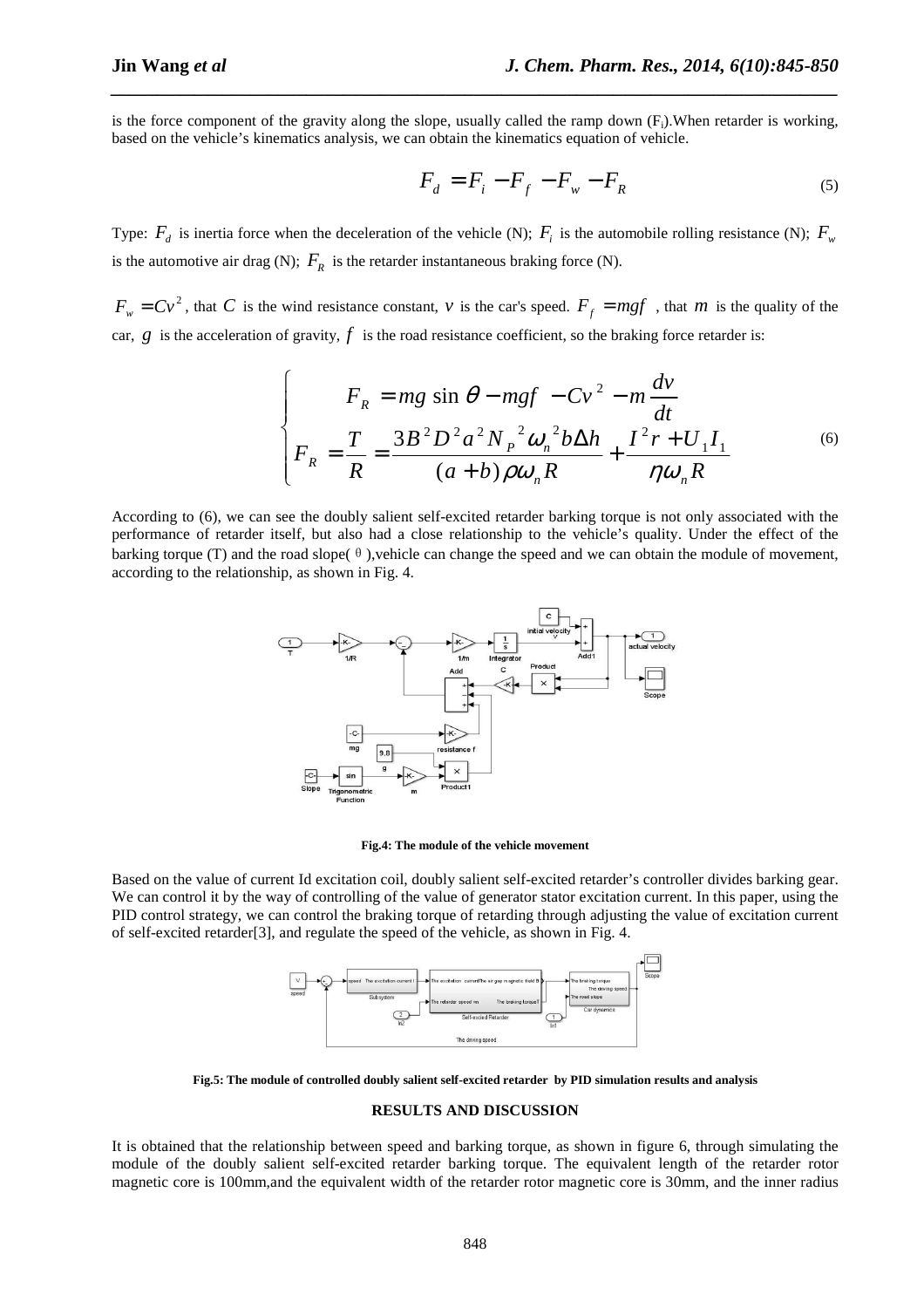of the retarder stator is 442mm,and the magnetic poles is 6,and the air gap length is 1mm,and the permeability of vacuum is  $4 \pi \times 10^{-7}$ , and the conductivity of rotor core is  $7 \times 10^{-6}$ s/m. Because that the gear distribution of retarder barking force is uniform, it can be adjusted that the retarder barking torque through changing the value of 10A, 20A, 30A of excitation current[4].

*\_\_\_\_\_\_\_\_\_\_\_\_\_\_\_\_\_\_\_\_\_\_\_\_\_\_\_\_\_\_\_\_\_\_\_\_\_\_\_\_\_\_\_\_\_\_\_\_\_\_\_\_\_\_\_\_\_\_\_\_\_\_\_\_\_\_\_\_\_\_\_\_\_\_\_\_\_\_*



**Fig.6: Retarder brake performance under different excitation current** 

Setting the simulation object is the BT-5313VNCJJ-S truck of Beijing FuTian Motor Limited Company, the vehicle performance test which installs the retarder that this paper introduces is test. The main technical parameters of the vehicle is that the no load weight is 14T, and the tire radius is 0.552m, and the transmission ratio is 4.8.If the vehicle drives on the ramp of average slope of 6% by changing the value of braking torque, we can simulate the module of vehicle movement as the figure 4, and can obtain the simulation results of different gear [5].



**Fig.7: The relation of speed and time under different gear** 

From the analysis of the simulation results, the higher the speed is, the bigger the barking torque is, and the greater the current is, the bigger the barking torque is. From the velocity-time curve at three gear case, it can be seen that the bigger the gear is, the shorter the braking time is. In other words, if you want to quickly brake, you will increase the braking torque. The simulation results reflect the actual situation of retarder.